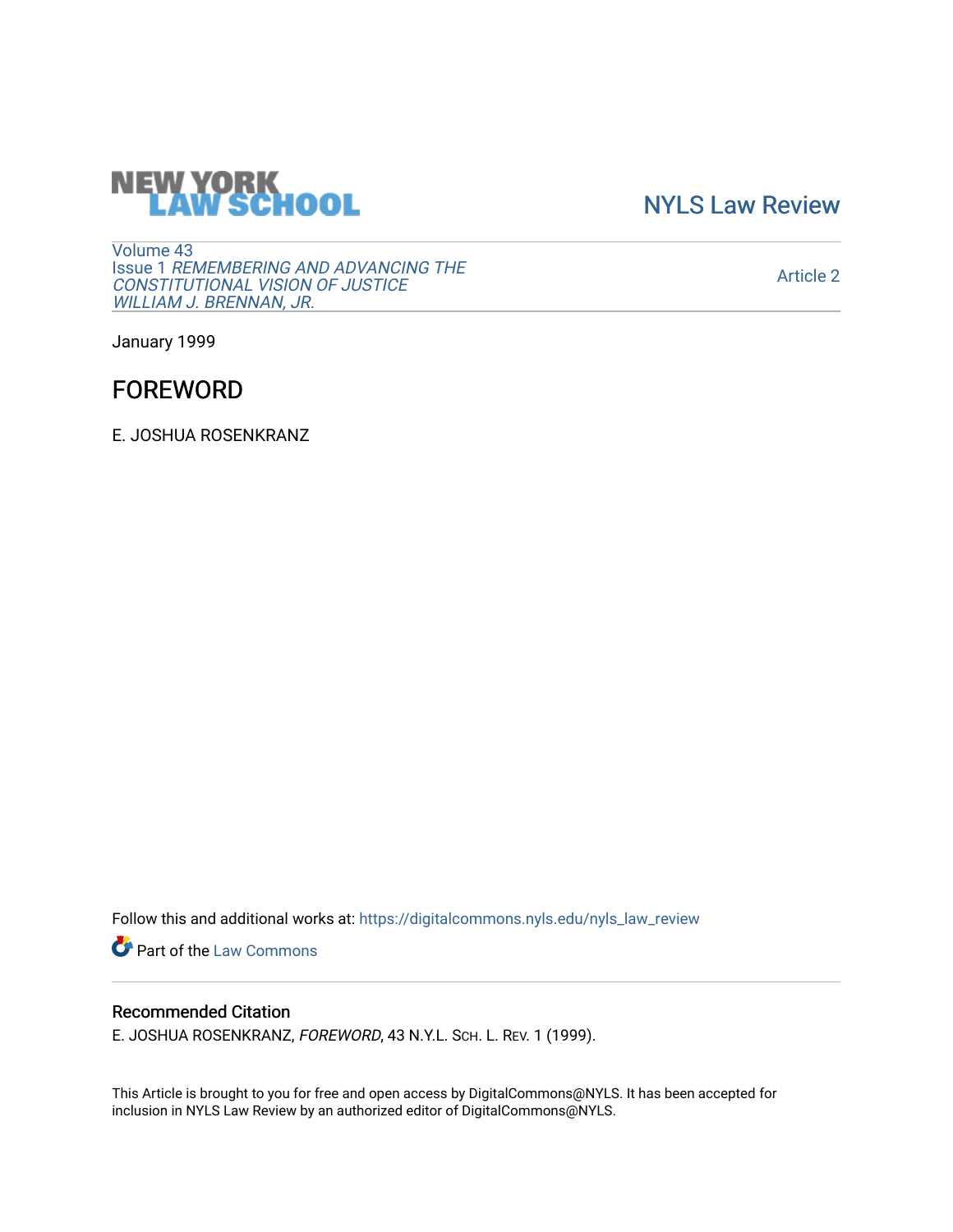#### FOREWORD

#### E. JOSHUA ROSENKRANZ\*

"Remembering and Advancing the Constitutional Vision of Justice William J. Brennan, Jr." What a daunting endeavor to undertake. Justice Brennan articulated his constitutional vision over the course of thirtyfour years on the Supreme Court. His vision filled some 1,573 opinions in the *U.S. Reports-533* opinions for the Court, 694 dissents, and 346  $concurrentes.<sup>1</sup>$  But the numbers do not even begin to tell the whole story, for Justice Brennan had a knack for revolutionizing entire areas of the law. Often he did it in one fell swoop, in an opinion-such as *New York Times v. Sullivan,<sup>2</sup> Baker v. Carr*,<sup>3</sup> or *Goldberg v. Kelly*<sup>4</sup>—that will go down in the pantheon of landmark opinions. Other Brennan revolutions were more incremental, such as his case-by-case shaping of the modern doctrines of free speech<sup>5</sup> and freedom of association, $6$  his vision of gender equality<sup>7</sup> and racial equality, $\frac{8}{3}$  and his insistence—captured in the so-called "doctrine of unconstitutional conditions"—that government

\*Executive Director of the Brennan Center for Justice at New York University Law School. The author clerked for Justice Brennan during the 1987-88 Term. I am inexpressibly grateful to Garry Jenkins and Amy McManus, the 1998 Editors-in-Chief of the *Harvard Civil Rights-Civil Liberties Law Review,* and the entire staff of the law review, for working tirelessly to produce the conference that yielded these published proceedings. I also profusely thank Jeff Canning, *New York Law School Law Review's* dedicated Editor-in-Chief, Daria M. Ciaputa, the law review's equally dedicated Managing Editor, and their colleagues, for taking comparable care in publishing the proceedings, and Nadine Strossen for thinking of the idea.

*1. In Memoriam: Justice William J. Brennan Jr.,* 522 U.S. V-VI (1998) (preliminary printing).

2. **376** U.S. 254 (1964).

3. 369 U.S. 186 (1962).

4. 397 U.S. 254 (1970).

*5. See, e.g.,* Texas v. Johnson, 491 U.S..397 (1989); Brandenburg v. Ohio, 395 U.S. 444 (1969) *(a per curiam* decision attributed to Justice Brennan).

*6. See, e.g.,* Roberts v. United States Jaycees, 468 U.S. 609 (1984); Elrod v. Bums, 427 U.S. 347 (1976); NAACP v. Button, 371 U.S. *415* (1963).

*7. See, e.g.,* Craig v. Boren, 429 U.S. 190 (1976); Frontiero v. Richardson, 411 U.S. 677 (1973).

*8. See, e.g.,* Keyes v. School Dist. No. **1,** 413 U.S. 189 (1973); Green v. County Sch. Bd., 391 U.S. 430 (1968); Cooper v. Aaron, 358 U.S. 1 (1958) (an opinion reputedly drafted by Justice Brennan and signed by all nine justices).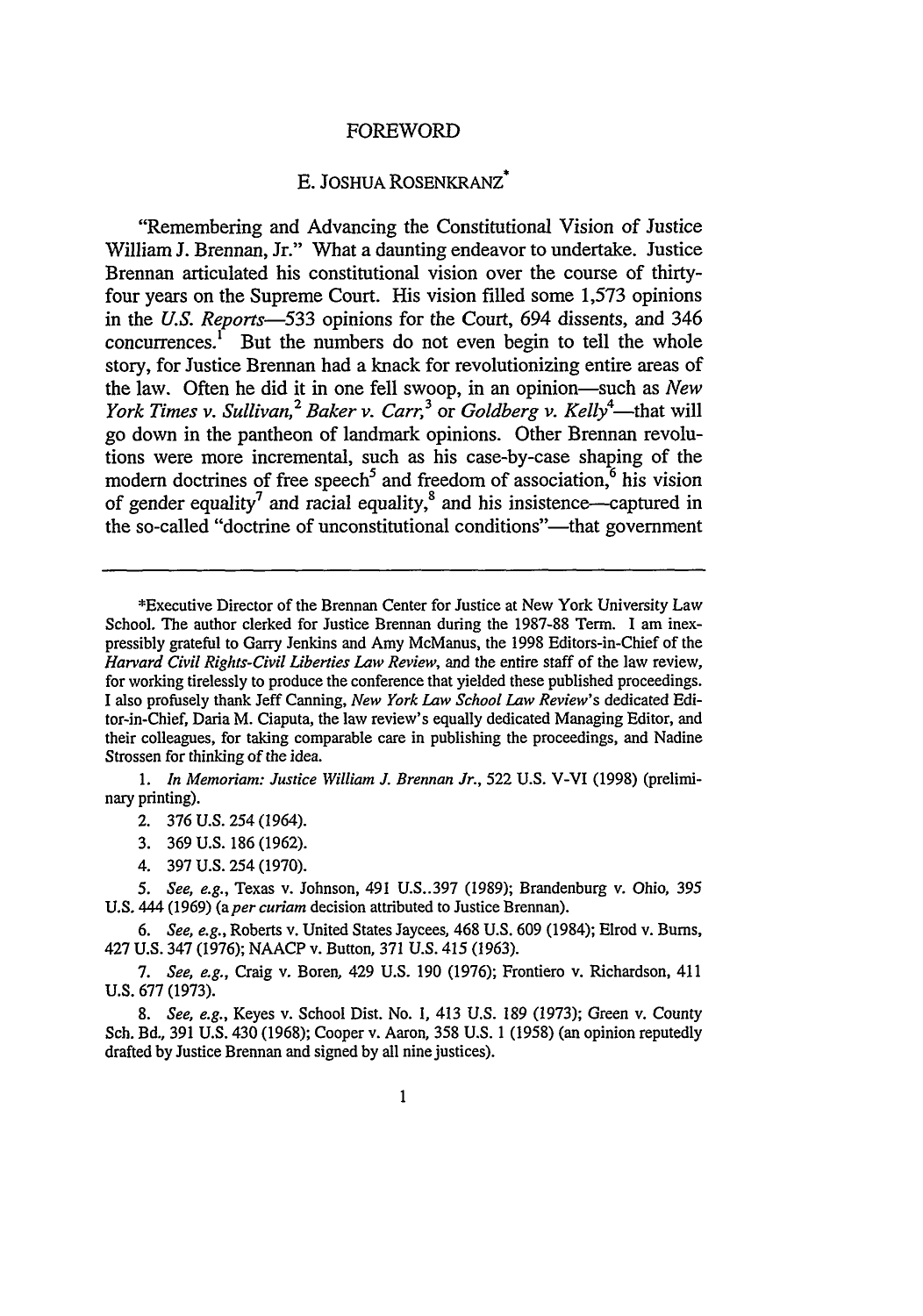may not condition benefits on the recipient's willingness to relinquish constitutional rights,<sup>9</sup> to name a handful of areas.

In short, Justice Brennan-perhaps more than any other justice in history-propounded a ground-breaking and intricate constitutional vision that influenced virtually every area of constitutional law. If you open up any constitutional law textbook, you will find more opinions by Justice Brennan-more landmark opinions-than by any other justice in history. You would find, I would wager, more opinions by Brennan than by Marshall, Brandeis, and Holmes combined.

One could devote a lifetime-let alone a two-day conference or a single volume of the *New York Law School Law Review-to* remembering and advancing just a sliver of the vision animated in those opinions. Indeed, some of us do. So when the Brennan Center for Justice agreed to co-host with the *Harvard Civil Rights-Civil Liberties Law Review* the convening whose proceedings are published in this volume, we embarked on the endeavor of celebrating this extraordinary constitutional vision with the disheartening acknowledgment that we could not possibly do it justice.

The very thought of this undertaking took me back to an October day in 1987, when I first attempted to wrap my mind around the sheer breadth of that legacy. I was clerking at the time for Justice Brennan, and we were celebrating the thirtieth anniversary of his swearing in as a Supreme Court justice. It was a tradition in the Brennan chambers to celebrate the anniversary with great pomp and circumstance, with each class of Brennan clerks striving to outdo the antics of their predecessors. Since this particular anniversary was such a milestone, we decided that we had to do something especially bold and meaningful, something that would capture concretely Justice Brennan's remarkable legacy.

That morning the justices were behind closed doors in the Chief Justice's conference room, debating and voting on cases argued that week. My co-clerks and I, in turn, spent the entire morning making placards on sheets of white xerox paper. On each sheet we wrote the name of a single landmark opinion authored by Justice Brennan. We made scores of placards before we decided enough was enough. Quite frankly, we ran out of patience before we ran out of landmarks.

We then laid out the placards on the floor. We placed the first one at

<sup>9.</sup> See, e.g., FCC v. League of Women Voters, 468 U.S. 364 (1984); Sherbert v. Verner, 374 U.S. 398 (1963); Speiser v. Randall, 357 U.S. 513 (1958).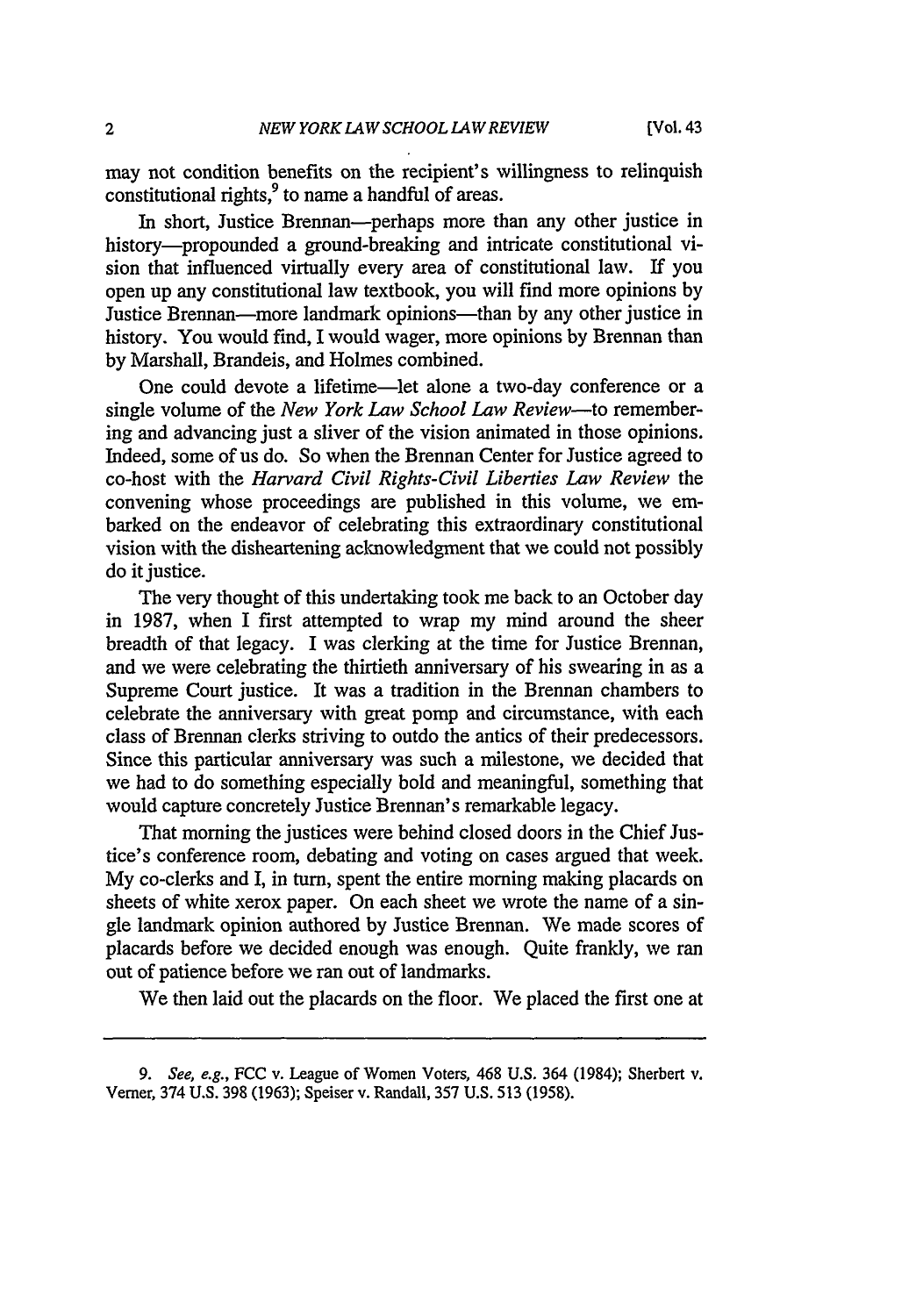#### *FOREWORD*

the door of the conference room. It read, "Brennan Landmarks: The First 30 Years." The rest we laid out, edge to edge, in a trail leading from the conference room all the way to Justice Brennan's chambers, located on the other side of the courthouse. The sight was awe-inspiring: landmark opinions for as far as the eye could see, each one more insightful, more passionate, more brilliantly reasoned than the next.

After surveying our work, we waited, and waited, until finally the justices emerged from the *sanctum sanctorum.* We knew the moment we were waiting for had come because we could hear Justice Brennan's bellowing laugh from the other side of the building. Justice Brennan followed that trail, stopping at each placard and belting out the name of the case as if he was greeting an old friend. *New York Times v. Sullivan! NAACP v. Button! Cooper v. Aaron! Jencks v. United States! Craig v. Boren! United Mineworkers v. Gibbs! Fay v. Noia! Bivens! Katzenbach v. Morgan! Keyishian v. Board of Regents!* As if he were on a receiving line, he would let out a little chuckle after each name, say a word or two ("Oh *Duberstein!* I haven't thought about that one in years. When is a gift really a gift?"), and then move onto the next. It took a while, but Justice Brennan made it to the end of the line to claim his cherished piece of the traditional celebratory chocolate cake.

What Justice Brennan did not realize was that about ten paces behind him, matching him pace for pace, was Justice Scalia. He, too, stopped at each placard. He looked down at each, scratched his head, and then looked up-expressionless. So from the time Justice Brennan entered his chambers, it took only a moment or two before Justice Scalia bounded in. With a big grin, he exclaimed, "My Lord, Bill, have you got a lot to answer for!"

And, indeed, he did. This conference is all about what Justice Brennan had to answer for. A Who's Who of the nation's leading scholars, practitioners, judges, and activists gathered at Harvard on March 13 and 14, 1998, under the auspices of the Brennan Center for Justice and the *Harvard Civil Rights-Civil Liberties Law Review,* to discuss just what Justice Brennan had to answer for. It was a riveting couple of days, full of insight, history, debate, emotion, hand-wringing, and hope. The *CR-CL* Editors-in-Chief Garry Jenkins and Amy McManus and their law review colleagues masterfully orchestrated the proceedings, which were then painstakingly transcribed, adapted, and edited by the staff of the *New York Law School Law Review.* This extraordinary group dissected the Brennan legacy from all angles. They discussed Justice Brennan's profound contributions to criminal justice, gender equality, privacy

**1999]**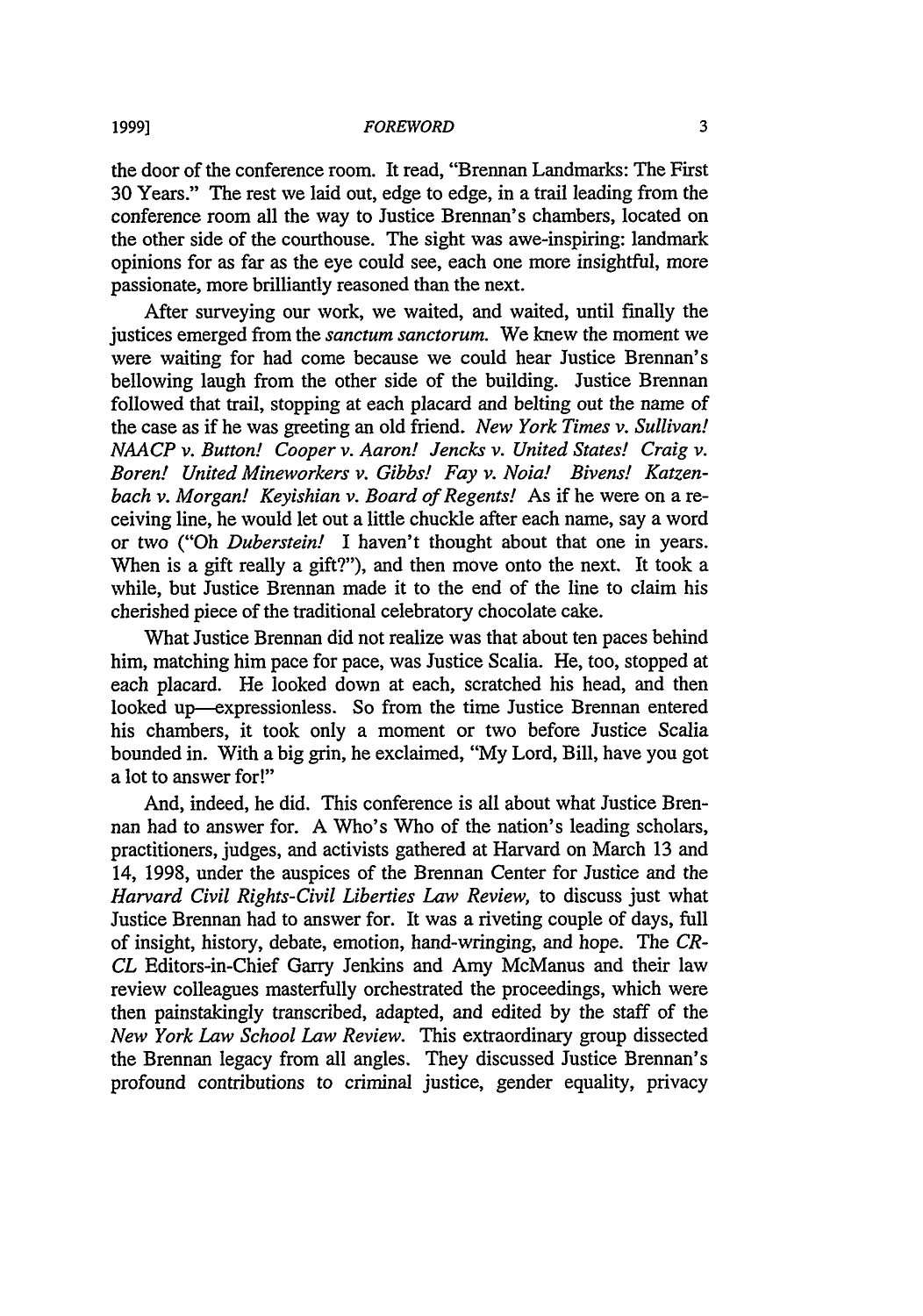rights, race relations, and the religion clauses and how his opinions might be adapted to new challenges. They discussed what it was that made Justice Brennan a constitutional hero. They debated whether he had the correct approach to reading and interpreting the Constitution.

The conference ended, as these published proceedings do, with a debate on the question "Will the Brennan Legacy Endure?" It seemed to me so obvious that the answer was a resounding yes, that I wondered why we bothered asking the question. Perhaps we can dismiss my reaction as the predictable reflex of anyone who would head an institution named after Justice Brennan and who would produce a book subtitled *Justice Brennan's Enduring Influence.l0* Be that as it may, it was not as obvious to others.

To the question whether the Brennan legacy will endure, Robert Nagel, a prominent conservative scholar, answered no. Not only would it not endure, but also "many of Brennan's carefully crafted doctrinal edifices seem to be collapsing."'1 By way of example, Professor Nagel offered that "Brennan's position on affirmative action or discrimination in welfare policies, are currently in eclipse."<sup>12</sup> And, of course, he was right. For example, *Metro Broadcasting, Inc. v. FCC,13* an important case about affirmative action in government licensing-and, perhaps symbolically, Justice Brennan's last majority opinion-has already been overruled. And Exhibit A for Professor Nagel was the following observation: "For example, the three-part *Lemon* test that once controlled Establishment Clause jurisprudence has been discredited and is being gradually replaced by fact-intensive inquiries into endorsement and coercion."<sup>14</sup>

The next speaker, the final one in the proceedings, was Mark Tushnet, perhaps the most prominent of the left-wing scholars from the Critical Legal Studies school. And he agreed that the legacy was dead, but for different reasons. "[T]he Brennan vision," he offered, "was the product of specific historical circumstances that are extremely unlikely to return."<sup>15</sup> Justice Brennan's opinions were a product of the "New Deal order," and "the disappearance of that order would have to be fatal" to

- 13. 497 U.S. 547 (1990).
- 14. *Infra* p. 182 (referring to Lemon v. Kurtzman, 403 U.S. 602 (1971)).
- 15. *Infra* p. 186.

**<sup>10.</sup>** REASON & PASSION: JUSTICE BRENNAN'S ENDURING **INFLUENCE (E.** Joshua Rosenkranz *&* Bernard Schwartz eds., **1997).**

<sup>11.</sup> *Infrap.* 182

<sup>12.</sup> *Infrap.* 182.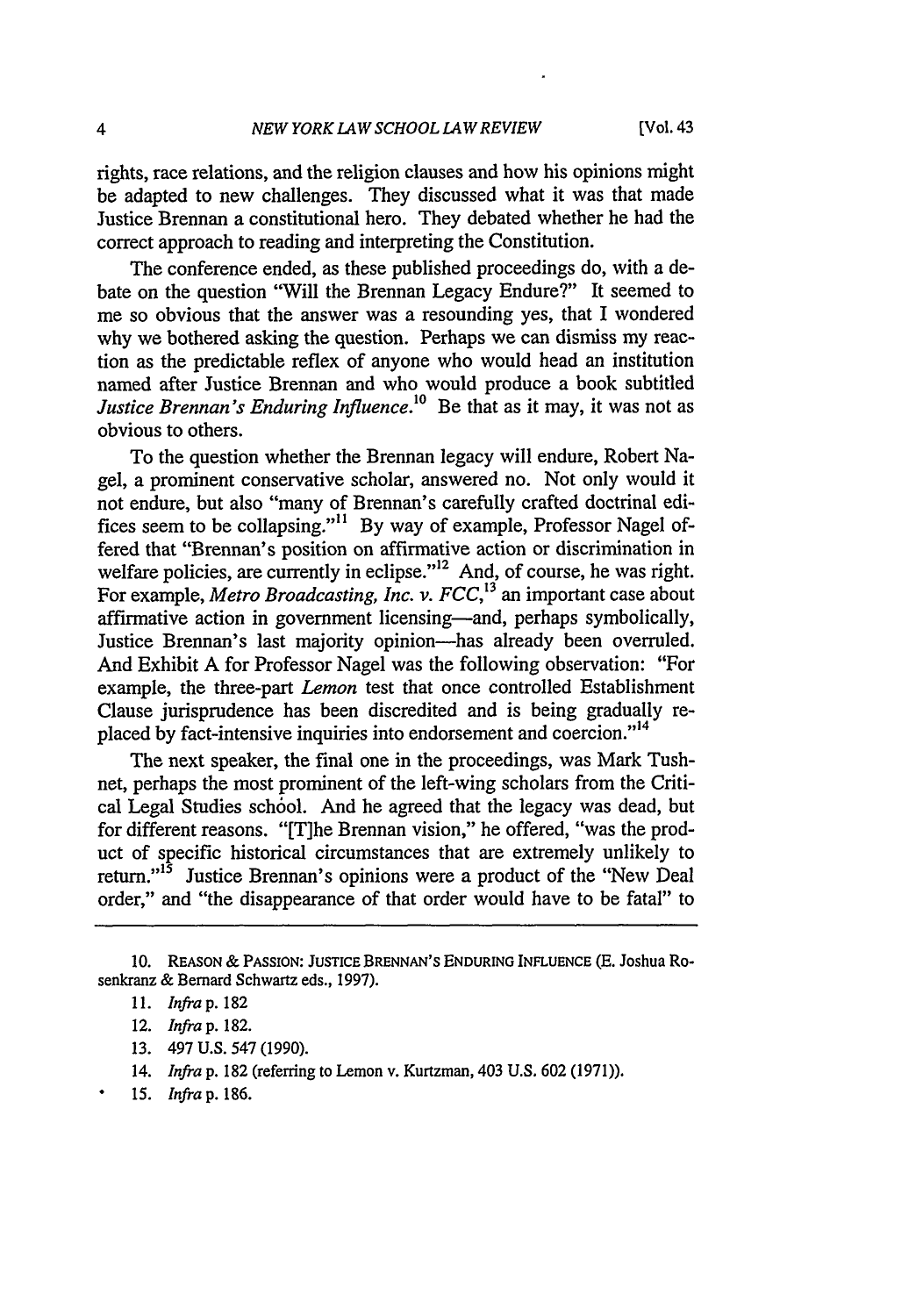the Brennan legacy.<sup>16</sup>

Here were two scholars who approached the question from the opposite poles of the political spectrum. The two of them, who as far as I could tell would not agree on very much, seemed to agree that the Brennan legacy was really built on a foundation of quicksand, and was sinking under our very feet.

Admittedly, this gave me pause. But only for a moment. On reflection, I realized they simply had a different understanding of what was meant by the Brennan legacy. The Brennan legacy is obviously expressed in Justice Brennan's judicial opinions. But his legacy was not the individual rulings in each. True, the *Lemon* test that Justice Brennan championed has been modified, but that hardly means the Brennan legacy is on its last legs. When I first listened to the symptoms of this supposedly fatal illness, I was wracking my brain to try and remember what the third prong of the *Lemon* test was.

And it is true that some other important Brennan opinions have been chipped away or outright overruled. But Justice Brennan reversed *himself* more frequently than the Supreme Court has reversed him. He considered it a natural part of the judicial process to rethink old pronouncements and examine whether they still made sense in changing times. As he so eloquently put it, the law "may be compared to a tapestry, the weaving of which is never done."<sup>17</sup> Justice Brennan believed this so strongly that when he gave his blessing to the creation of the Brennan Center, an institution that was to be devoted to advancing his legacy, he imposed a lone condition: He made us promise that we would never pledge allegiance to any particular Brennan opinion. The worst thing we could do to honor his legacy, he told us, was to create the "Brennan defense fund"—a group of lawyers and scholars engaged in some form of "perverse originalism," poring over Brennan opinions to discover the dogmatic expression of a Brennan legacy that was fixed for all time. He insisted instead that the Brennan Center, and all who would honor him by advancing his "constitutional vision," should be moved instead by the fundamental spirit that moved him.

What was that spirit? One thing that I can say without any doubt is that it was a spirit whose relevance was not limited to a single moment in

<sup>16.</sup> *Infra* p. 188.

<sup>17.</sup> William **J.** Brennan, Jr., *The Supreme Court and the Meiklejohn Interpretation of the First Amendment,* 79 HARv. L. REv. 1, **10** (1965) (quoting O'Meara, *The Notre Dame Program: Training Skilled Craftsmen and Leaders,* 43 A.B.A. J. 614, 670 (1957)).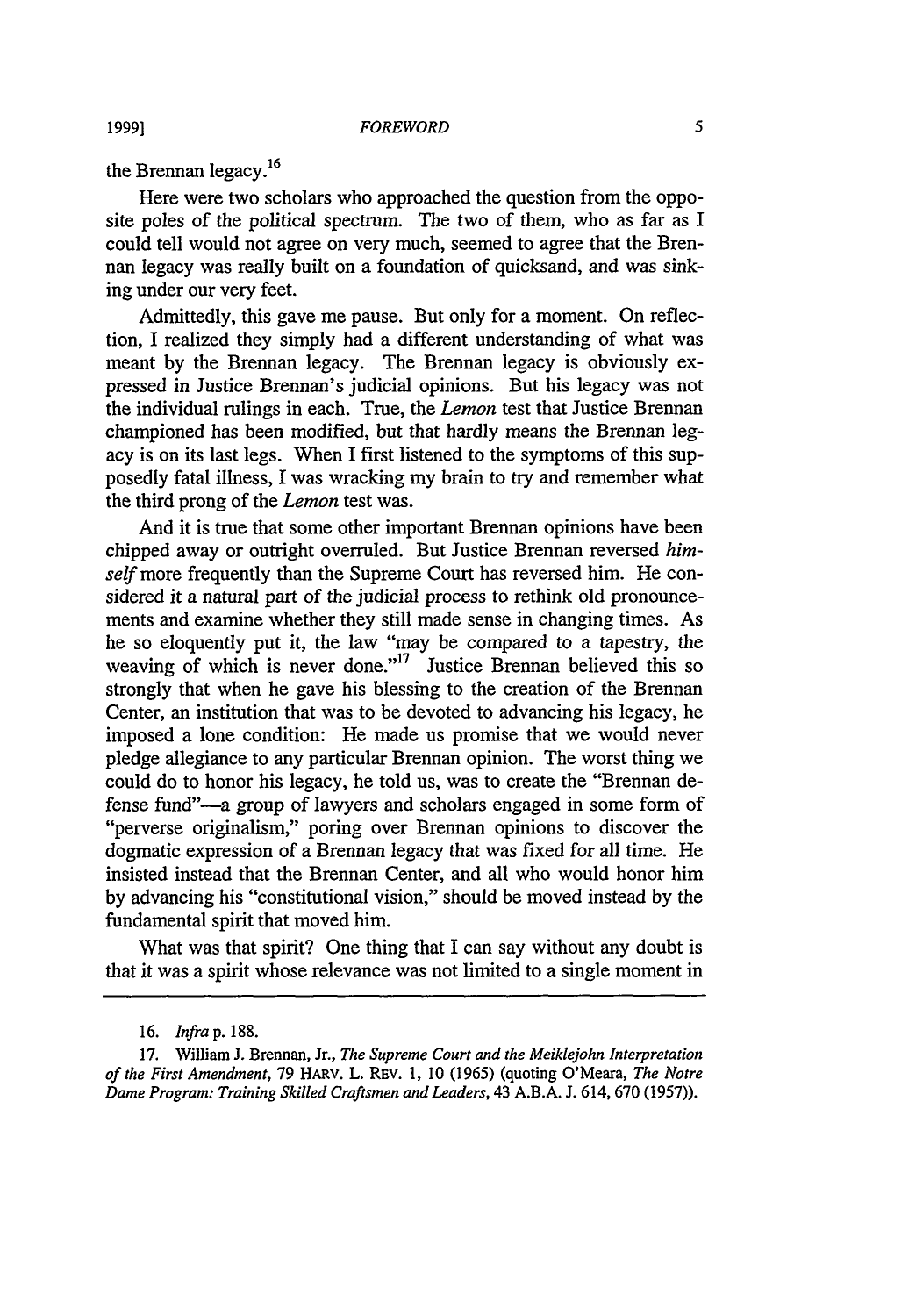history and then relegated to the dustbin. It was, and remains, a permanent and vital fixture in our constitutional jurisprudence. It is an understanding that the Constitution is not a "stagnant, archaic, hidebound document steeped in the prejudices and superstitions of a time long past."<sup>18</sup> Rather, it is an ageless document, a "living charter,"<sup>19</sup> whose framers fully expected us to breathe new life into it with each passing generation. It is a vision of a Constitution that requires the government-whose very legitimacy derives from "We the People"-- to act with fundamental fairness when it takes steps that might hurt any one person. It is a vision of the Constitution—and particularly the Bill of Rights-as a protector of what Justice Brennan called "common human dignity."

That is a vision that will never die. It will never die because it is deeply rooted in reason. It will never die because it is connected to a history and to values that the founding fathers incorporated into our Constitution. It will never die because it is woven inalterably into the fabric of our constitutional jurisprudence. Most importantly, it will never die, because it appeals to a side of us that we cannot afford to let die. It appeals to the aspirational side of us, the side of us that aspires to create a society that is better, fairer, and more just than the one in which we live.

This aspirational side is best captured in the title of this conference— "Reason, Passion, and 'the Progress of the Law"-- which is, in turn, drawn from the title of a speech Justice Brennan delivered more than a decade ago.<sup>20</sup> The theme of the speech was that judges could not decide cases by reason alone. "We cannot delude ourselves," he insisted, "that the Constitution takes the form of a theorem whose axioms need mere logical deduction."<sup>21</sup> Rather, they needed passion: "Sensitivity to one's intuitive and passionate responses, and awareness of the range of human experience, is... not only an inevitable but a desirable part of the judicial process, an aspect more to be nurtured than feared. $^{322}$  Put another way, "Only by remaining open to the entreaties of reason and passion, of logic and experience, can a judge come to understand the complex human meaning of a rich term such as 'liberty,' and only with such under-

22. *Id.* at 10.

<sup>18.</sup> Michael H. v. Gerald D., 491 U.S. 110, 141 (1981) (Brennan, J., dissenting).

**<sup>19.</sup>** *Id.*

*<sup>20.</sup> See* 10 CARDOZO L. REv. 3 (1988) (42nd Annual Benjamin N. Cardozo Lecture, delivered at the Association of the Bar of the City of New York (Sept. 17, 1987)).

<sup>21.</sup> *Id.* at 16.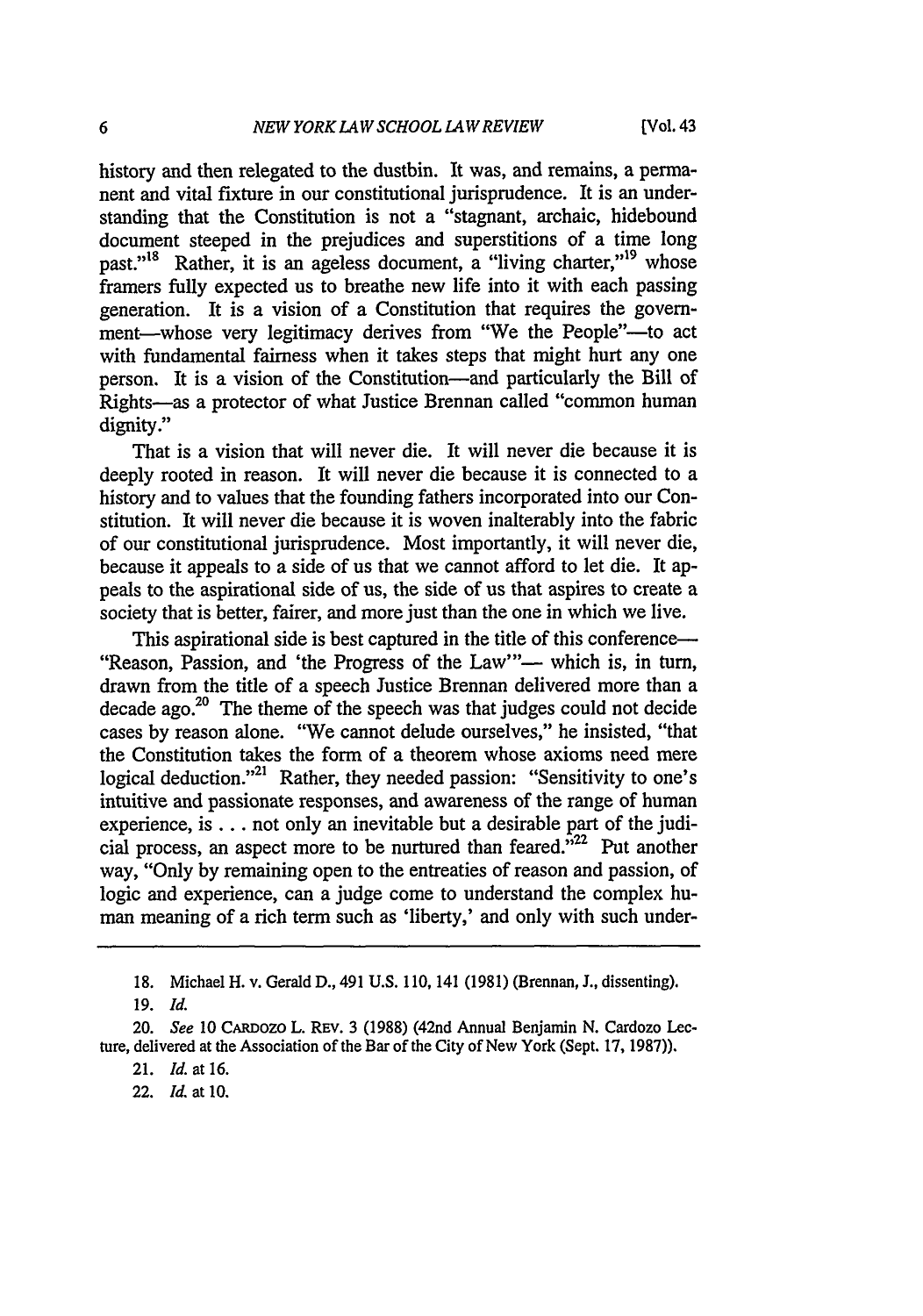standing can courts fulfill their constitutional responsibility to protect that value."<sup>23</sup>

In Justice Brennan's constitutional vision, a judge could not apply abstract logic to decide a case like *Goldberg v. Kelly,* assessing the fairness of the procedures New York followed for cutting off a welfare lifeline. New York's procedures, Justice Brennan observed, were "a model of rationality."<sup>24</sup> But he understood that the inquiry did not end there, for "the state's procedures lacked one vital element: appreciation of the drastic consequence of terminating a recipient's only means of subsistence. $125$  It was the judge's job, Justice Brennan insisted, to hear "the human stories that the state's administrative regimes seemed unable to hear."<sup>26</sup> Any judge "who operates on the basis of reason alone . . . is cut off from a vital wellspring from which concepts such as dignity, decency, and fairness flow." $27$ 

Reason and passion. That's what I mean about the aspirational side of us all. That is what Justice Brennan had to answer for. And if we ever let go of it, that is what we will all have to answer for.

23. *Id.* at **11.** 24. *Id.* at 20. **25.** *Id.* 26. *Id.* at 21. 27. *Id.* at 22.